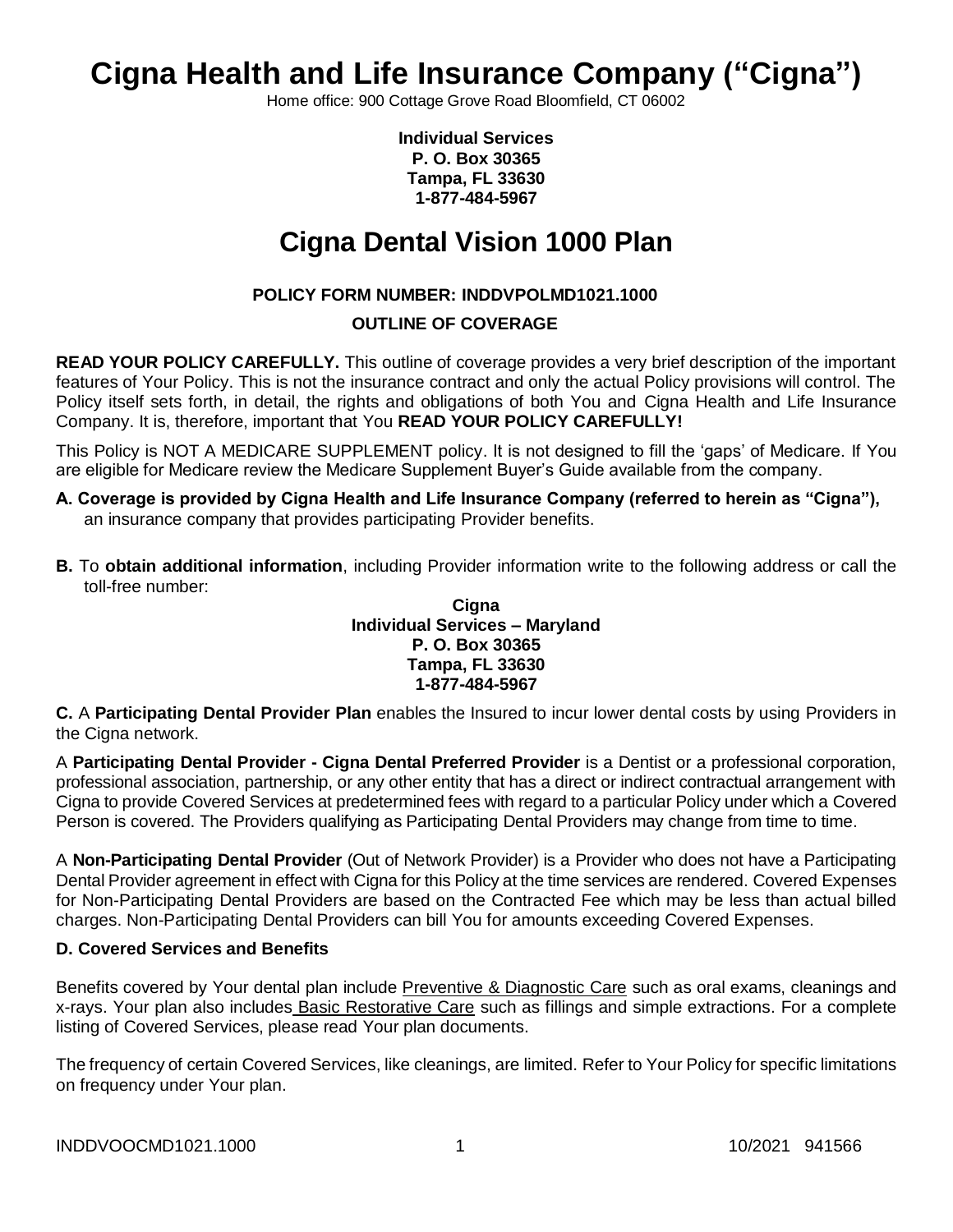# **Benefit Schedule**

The benefits outlined in the table below show the payment percentages for Covered Expenses **AFTER** any applicable Deductibles have been satisfied unless otherwise stated.

# **CIGNA DENTAL AND VISION INSURANCE** *The Schedule*

#### **For You and Your Dependents**

#### **The Schedule – Dental Benefits**

If You select a Participating Dental Provider, Your cost will be less than if You select a Non-Participating Dental Provider.

### **Emergency Services**

The Benefit Percentage payable for Emergency Services charges made by a Non-Participating Dental Provider is the same Benefit Percentage as for Participating Dental Provider Charges. Dental Emergency services are required immediately to either alleviate pain or to treat the sudden onset of an acute dental condition. These are usually minor procedures performed in response to serious symptoms, which temporarily relieve significant pain, but do not effect a definitive cure, and which, if not rendered, will likely result in a more serious dental or medical complication.

#### **Dental Deductibles**

Dental Deductibles are expenses incurred by You or Your Dependent. Dental Deductibles are in addition to any Coinsurance. Once the Dental Deductible maximum in The Schedule has been reached You and Your family need not satisfy any further dental deductible for the rest of that year.

#### **Participating Dental Provider Payment**

Participating Dental Provider services are paid based on the Contracted Fee agreed upon by the Provider and Cigna.

#### **Non-Participating Dental Provider Payment**

Non-Participating Dental Provider services are paid based on the Contracted Fee.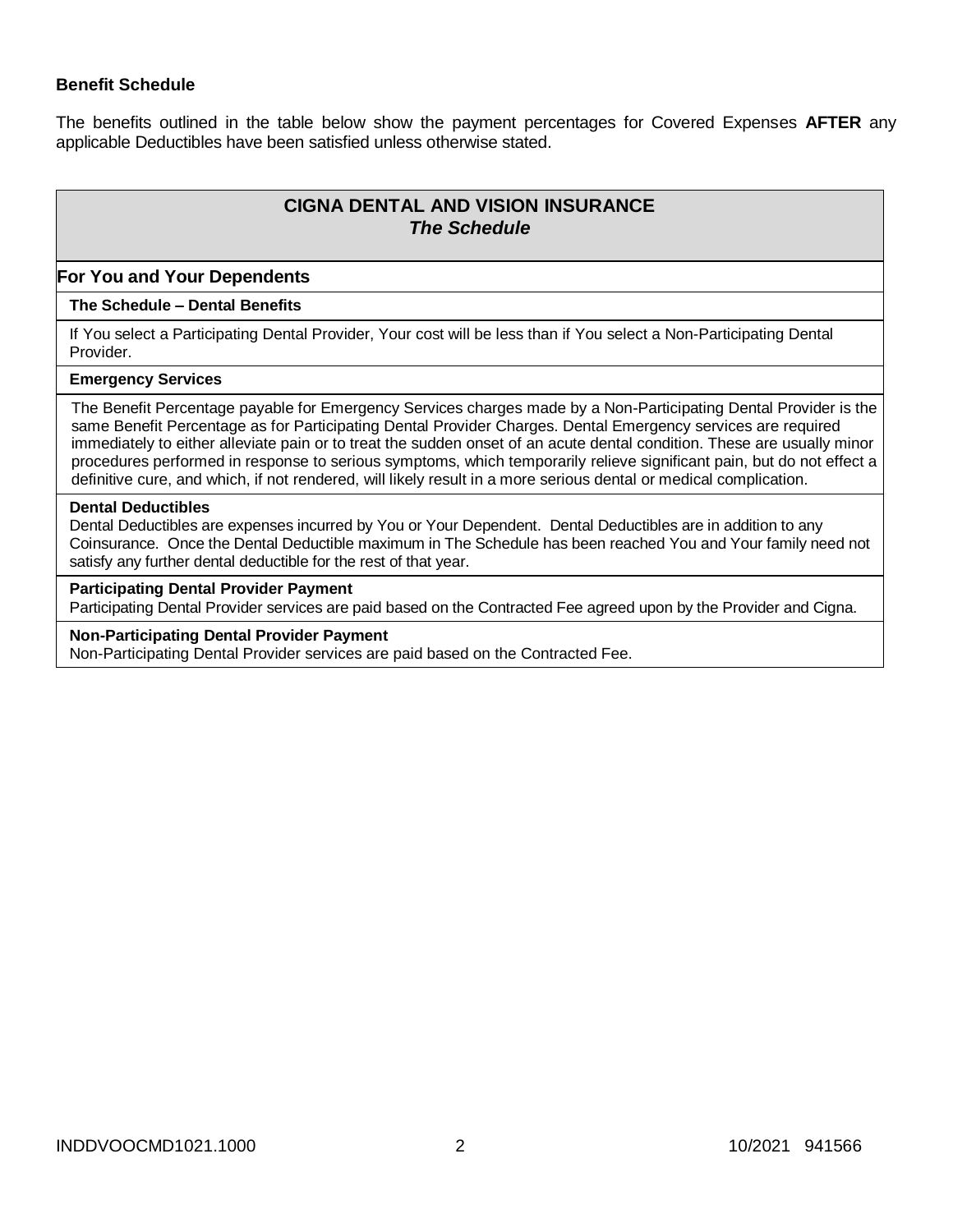| DENTAL BENEFIT HIGHLIGHTS                                                                                                                                                   |                                                  |
|-----------------------------------------------------------------------------------------------------------------------------------------------------------------------------|--------------------------------------------------|
| Classes I, II<br><b>Calendar Year Maximum</b>                                                                                                                               | \$1,000 per person                               |
| <b>Calendar Year Dental Deductible</b><br>Individual                                                                                                                        | \$50 per person                                  |
|                                                                                                                                                                             | Not Applicable to Class I                        |
| <b>Family Maximum</b>                                                                                                                                                       | \$150 per family                                 |
|                                                                                                                                                                             | Not Applicable to Class I                        |
| <b>Class I</b>                                                                                                                                                              | The Percentage of Covered Expenses the Plan Pays |
| <b>Preventive Care</b><br>Oral Exams<br><b>Routine Cleanings</b><br>Routine X-rays<br><b>Fluoride Application</b><br><b>Sealants</b><br>Space Maintainers (non-orthodontic) | 100%                                             |
| <b>Class II</b>                                                                                                                                                             | The Percentage of Covered Expenses the Plan Pays |
| <b>Basic Restorative</b><br>Fillings<br>Oral Surgery, Simple Extractions<br><b>Emergency Care to Relieve Pain</b><br>Non-Routine X-rays                                     | 70% after dental deductible                      |

| The Schedule - Vision Benefits                                                                  |                                                                                         |
|-------------------------------------------------------------------------------------------------|-----------------------------------------------------------------------------------------|
| <b>VISION BENEFIT HIGHLIGHTS</b>                                                                |                                                                                         |
| Eye Examinations, including refraction                                                          | The plan pays 30% of expenses, not to exceed a \$50 calendar<br>year maximum per person |
| Materials (corrective eyeglasses or contact<br>lenses, including fittings and follow-up visits) | \$100 calendar year maximum per person                                                  |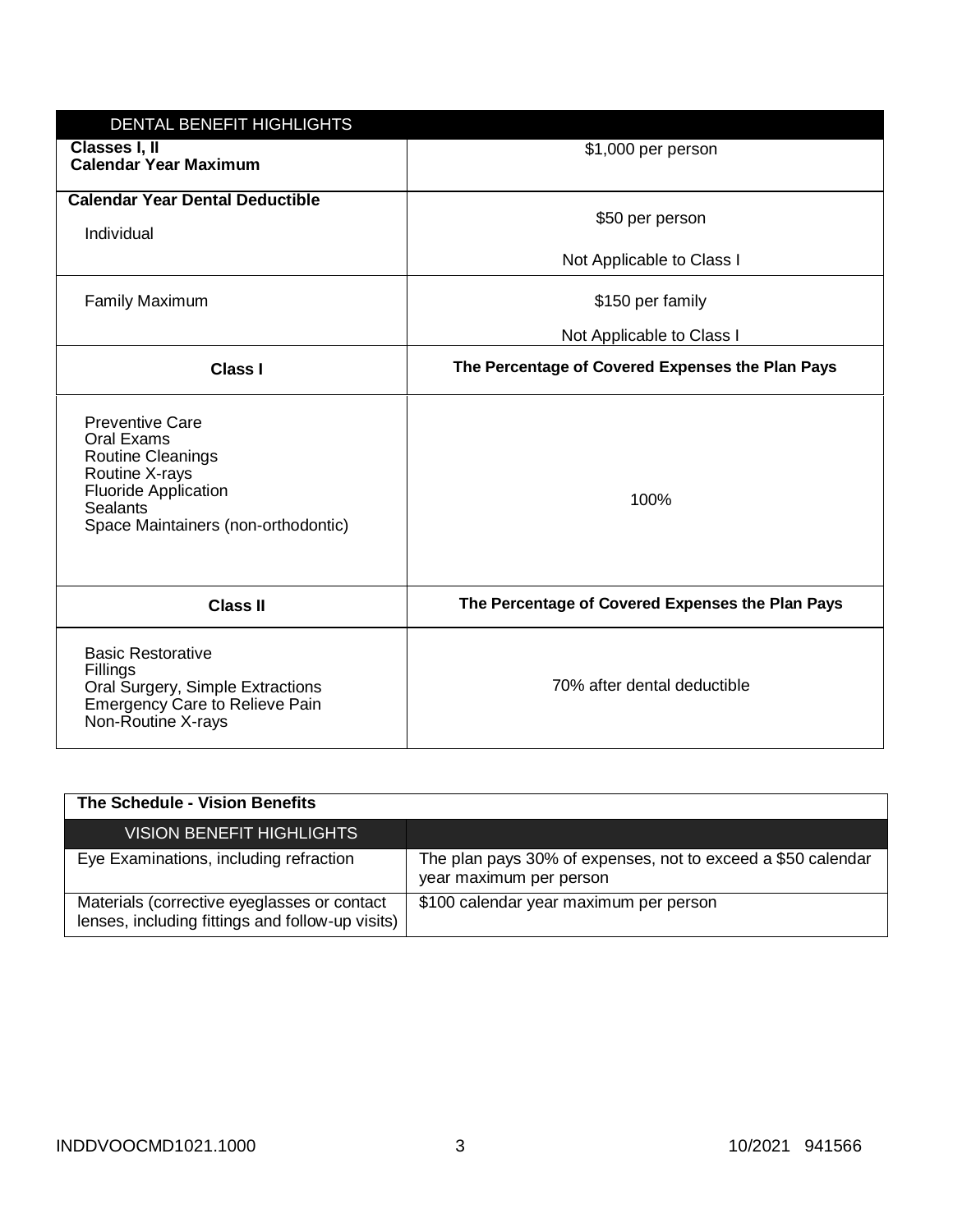# **Waiting Periods**

There is no waiting period for Class I or II dental benefits or for vision benefits.

# *Missing Teeth Limitation*

There is no payment for replacement of teeth that are missing when a person first becomes insured.

# **E. Insured's Financial Responsibility**

The Insured is responsible for paying the monthly or quarterly premium on a timely basis. The Insured is also responsible to pay Providers for charges that are applied to the Deductibles, Coinsurance, and any amounts charged by Non-Participating Dental Providers in excess of the Contracted Fee. In addition, any charges for Medically Necessary and/or Dentally Necessary items that are excluded under the Policy are the responsibility of the Insured.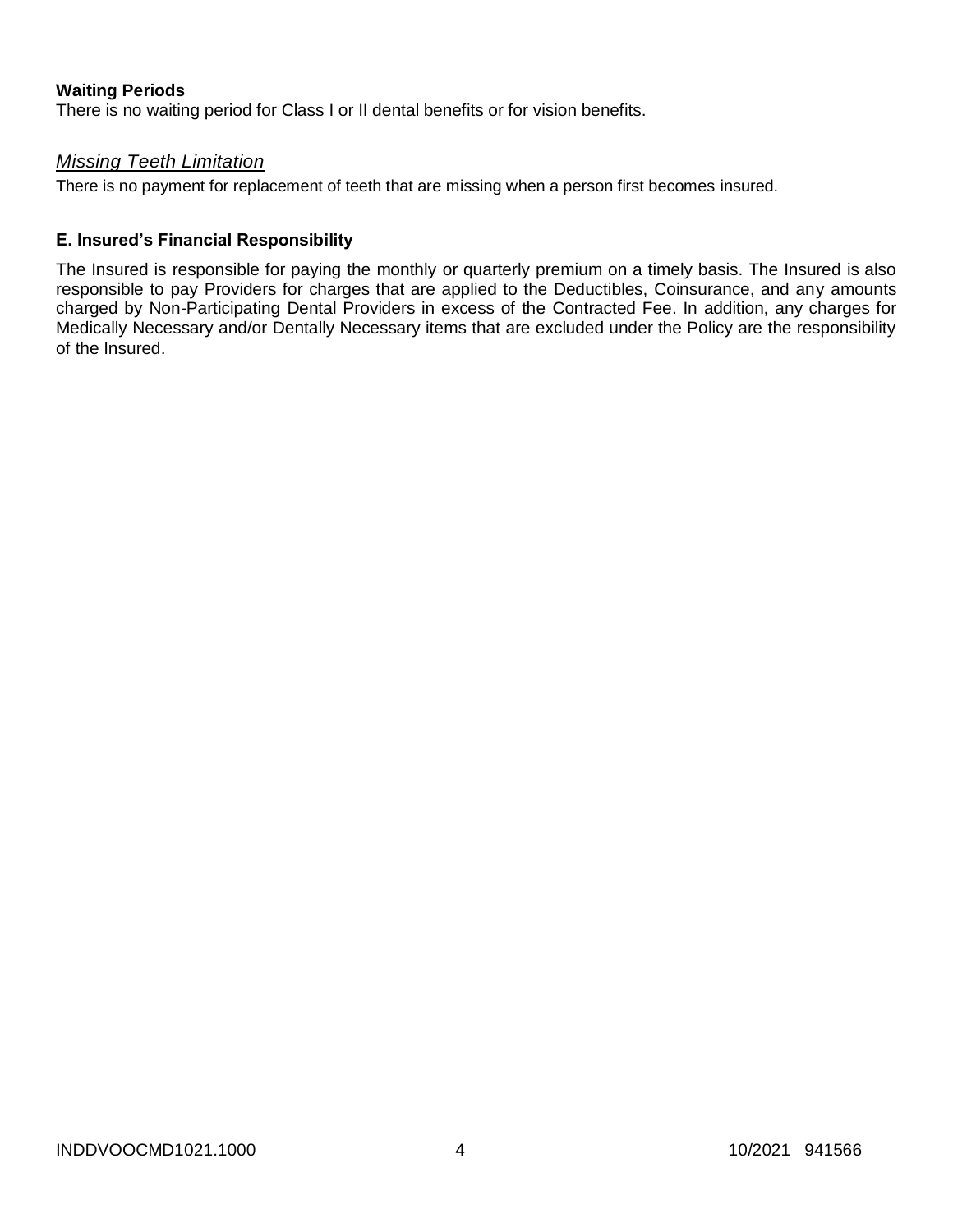# **F. Exclusions And Limitations: What Is Not Covered By This Policy**

# **Expenses Not Covered**

Covered Expenses will not include, and no payment will be made for:

- procedures which are not included in the list of Covered Dental Services or Covered Vision Services;
- cone beam imaging;
- instruction for plaque control, oral hygiene and diet;
- core build-ups;
- veneers:
- precious or semi-precious metals for crowns, bridges and abutments;
- restoration of teeth which have been damaged by erosion, attrition or abrasion;
- bite registrations; precision or semi-precision attachments; or splinting;
- implants or implant related services;
- orthodontic treatment, except for the treatment of cleft lip and cleft palate;
- general anesthesia or intravenous sedation, when used for the purposes of anxiety control or patient management is not covered; may be considered only when medically or dentally necessary and when in conjunction with covered complex oral surgery;
- athletic mouth guards;
- services performed solely for cosmetic reasons;
- personalization or decoration of any dental device or dental work;
- replacement of an appliance per benefit quidelines;
- services that are medical in nature;
- services and supplies received from a hospital;
- prescription drugs;
- plano lenses;
- VDT (video display terminal)/computer eyeglass benefit
- medical or surgical treatment of the eyes;
- any type of corrective vision surgery, including LASIK surgery, radial ketatonomy (RK), automated lamellar keratoplasty (ALK), or conductive keratoplasty (CK);
- Orthoptic or vision training and any associated supplemental testing
- any eye examination, or any corrective eyewear, required by an employer as a condition of employment;
- safety eyewear;
- sub-normal vision aids or non-prescription lenses; or
- Magnification or low vision aids not shown as covered in the Schedule of Vision Coverage.

# **General Limitations**

No payment will be made for expenses incurred for You or any one of Your Dependents:

- For services not specifically listed as Covered Services in this Policy.
- For services or supplies that are not Medically Necessary.
- For services received before the Effective Date of coverage.
- INDDVOOCMD1021.1000 5 10/2021 941566 For services received after coverage under this Policy ends, subject to the Extension of Benefits provision.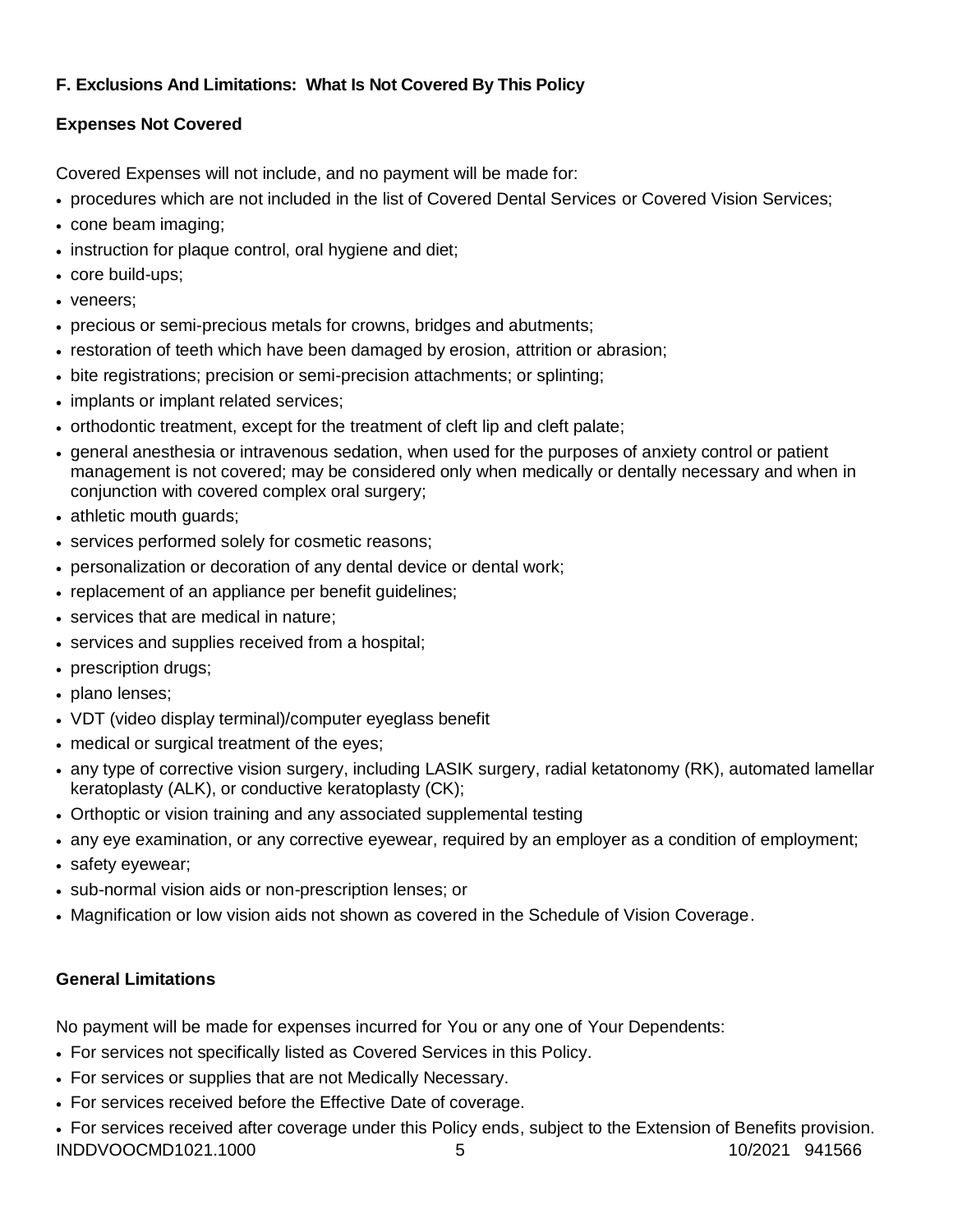- For services for which You have no legal obligation to pay or for which no charge would be made if You did not have insurance coverage, This exclusion will not apply to the treatment of any illness covered under this policy if it is received in a hospital or other institution of the State or of a county or municipal corporation of the State, whether or not the hospital or other institution is deemed charitable. This exclusion does not apply to Medicaid.
- For Professional services or supplies received or purchased directly or on Your behalf by anyone, including a Provider, from any of the following:
	- Yourself or Your employer;
	- a person who lives in the Covered Person's home, or that person's employer;
	- a person who is related to the Covered Person by blood, marriage or adoption, or that person's employer.
- for or in connection with an Injury arising out of, or in the course of, any employment for wage or profit;
- for or in connection with a Sickness which is covered under any workers' compensation or similar law;
- for charges made by a Hospital owned or operated by or which provides care or performs services for, the United States Government, if such charges are directly related to a condition which occurred while serving in the military or an associated auxiliary unit (if coverage is suspended for an Insured during military service, upon receipt of written request, We will provide a refund of unearned premium on a pro rata basis);
- services or supplies received due to an act of war, declared or undeclared while serving in the military or an associated auxiliary unit,
- to the extent that payment is unlawful where the person resides when the expenses are incurred;
- for charges which the person is not legally required to pay; This exclusion will not apply to the treatment of any illness covered under this policy if it is received in a hospital or other institution of the State or of a county or municipal corporation of the State, whether or not the hospital or other institution is deemed charitable; This exclusion does not apply to Medicaid.
- for charges which would not have been made if the person had no insurance; This exclusion will not apply to the treatment of any illness covered under this policy if it is received in a hospital or other institution of the State or of a county or municipal corporation of the State, whether or not the hospital or other institution is deemed charitable This exclusion does not apply to Medicaid. to the extent that billed charges exceed the rate of reimbursement as described in the Schedule;
- to the extent that You or any of Your Dependents is in any way paid or entitled to payment for those expenses by or through a public program, other than Medicaid;
- for or in connection with experimental procedures or treatment methods not approved by the American Dental Association or the appropriate dental specialty society;
- Procedures that are a covered expense under any other plan which provides dental or vision benefits on an expense incurred basis;
- We are not obligated to pay any claim, bill, or other demand or request for payment for Covered Services that the appropriate regulatory board determines were provided as a result of a prohibited referral.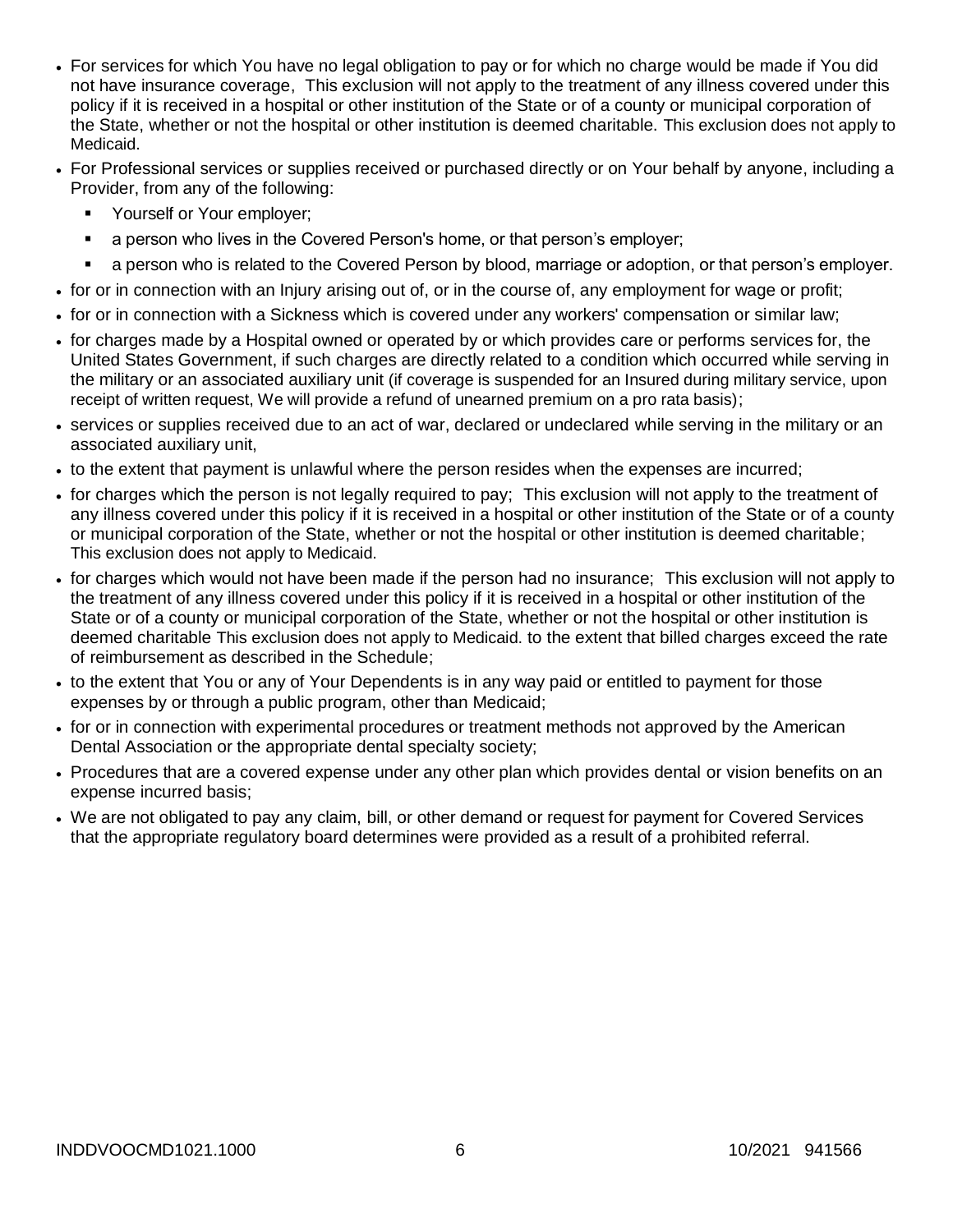# **G. Predetermination of Dental Benefits Program**

Predetermination of Benefits is a voluntary review of a Dentist's proposed treatment plan and expected charges. It is not preauthorization of service and is not required.

The treatment plan should include supporting pre-operative x-rays and other diagnostic materials as requested by Cigna's dental consultant. If there is a change in the treatment plan, a revised plan should be submitted.

Cigna will determine covered dental expenses for the proposed treatment plan. If there is no Predetermination of Benefits, Cigna will determine covered dental expenses when it receives a claim.

Review of proposed treatment is advised whenever extensive dental work is recommended when charges exceed **\$500**.

Predetermination of Benefits is not a guarantee of a set payment. Payment is based on the services that are actually delivered and the coverage in force at the time services are completed.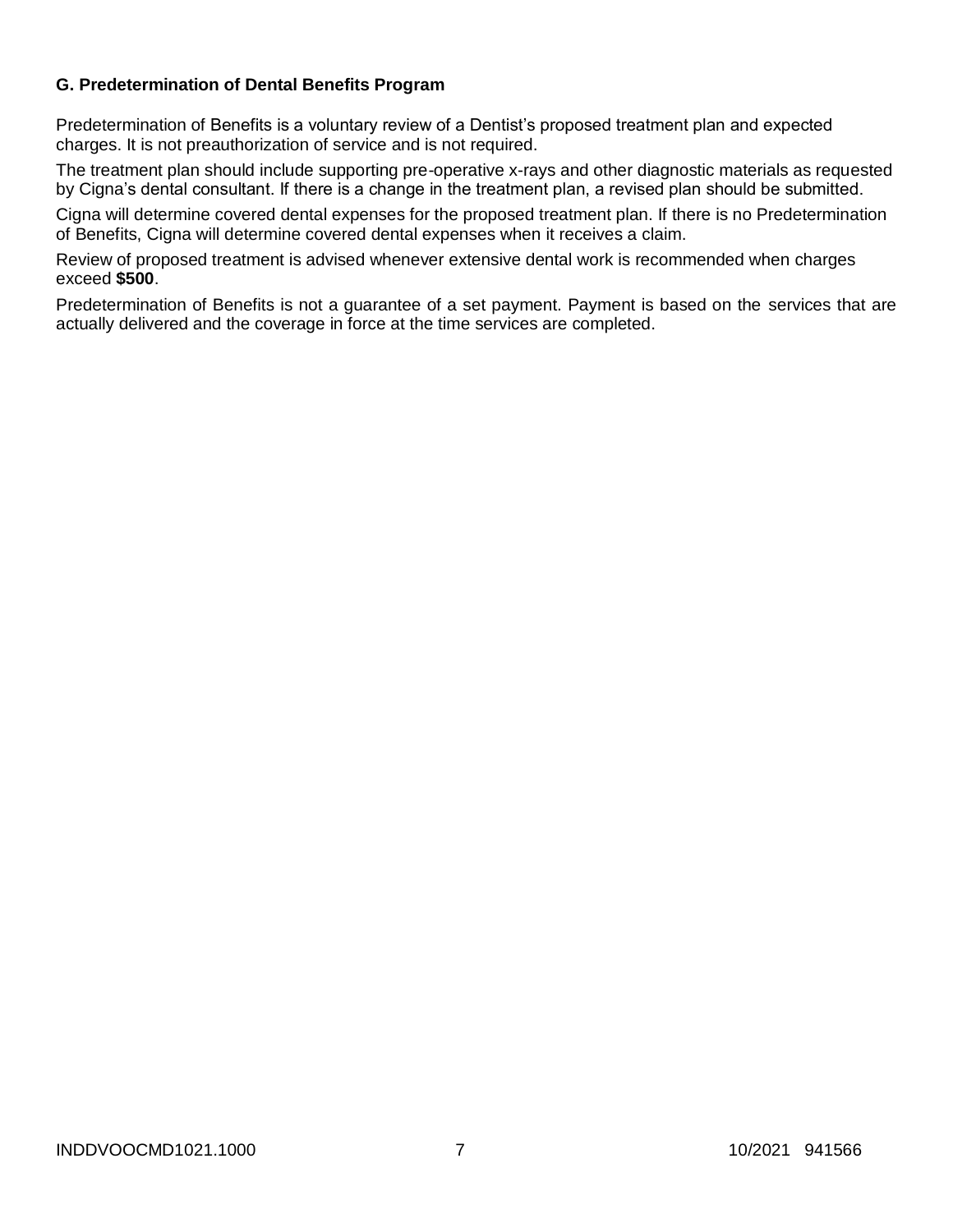## **H. General Provisions**

# **When You Have a Complaint an Appeal or a Grievance**

# **Definitions**

#### **Adverse Decision**

An Adverse Decision is a utilization review determination by Cigna or a Private Review Agent that: (a) a proposed or delivered Health Care Service covered under the insured's contract is or was not Medically Necessary, appropriate, or efficient; and (b) may result in noncoverage of the Health Care Service.

#### **Appeal**

An Appeal is a protest filed by an Insured, an Insured Person's representative or a health care provider with Cigna under its internal Appeal process regarding a Coverage Decision concerning an insured.

#### **Appeal Decision**

An Appeal Decision is a final determination by Cigna that arises from an Appeal filed with Cigna under its Appeal process regarding a Coverage Decision concerning an insured.

#### **Compelling Reason**

A compelling reason includes showing that the potential delay in receipt of a health care service until after the insured or health care provider exhausts the internal grievance process and obtains a final decision under the grievance process could result in loss of life, serious impairment to a bodily function, serious dysfunction of a bodily organ, or the insured remaining seriously mentally ill with symptoms that cause the insured to be in danger to self or others.

#### **Complaint**

A Complaint is (1) a protest filed with the Maryland Insurance Commissioner involving an Adverse Decision or Grievance Decision concerning the insured; or (2) a protest filed with the Commissioner involving a Coverage Decision.

#### **Emergency Case**

An Emergency Case is a case involving an Adverse Decision for which an expedited review is required. An expedited review may be requested if: (1) an Adverse Decision is rendered for services that are proposed, but have not yet been rendered; and (2) the time frames under this process would seriously jeopardize Your life or health or would jeopardize Your ability to regain maximum function or would cause You to be a danger to self or others.

#### **Grievance**

A Grievance is a protest by an insured, an Insured Person's representative or a health care provider on behalf of the insured filed with Cigna through its internal grievance process regarding an Adverse Decision concerning the insured.

#### **Grievance Decision**

A Grievance Decision by Cigna is a final determination that arises from a Grievance regarding an Adverse Decision concerning the insured, which was filed with Cigna under its internal grievance process.

#### **Health Care Provider**

A Health Care Provider means: (a) an individual who is licensed under the Maryland Health Occupations Article to provide health care services in the ordinary course of business or practice of a profession, and is a treating provider of the insured; or (b) a hospital, as defined by Maryland law. The term Health Care Provider includes a nonphysician specialist who is certified or trained to treat or provide health care services for a specified condition or disease in a manner that is within the scope of his license or certification.

#### **Health Care Service**

A Health Care Service is a health or medical care procedure or service rendered by a health care provider that: (a) provides testing, diagnosis, or treatment of a human disease or dysfunction; or (b) dispenses drugs, medical devices, medical appliances, or medical goods for the treatment of a human disease or dysfunction.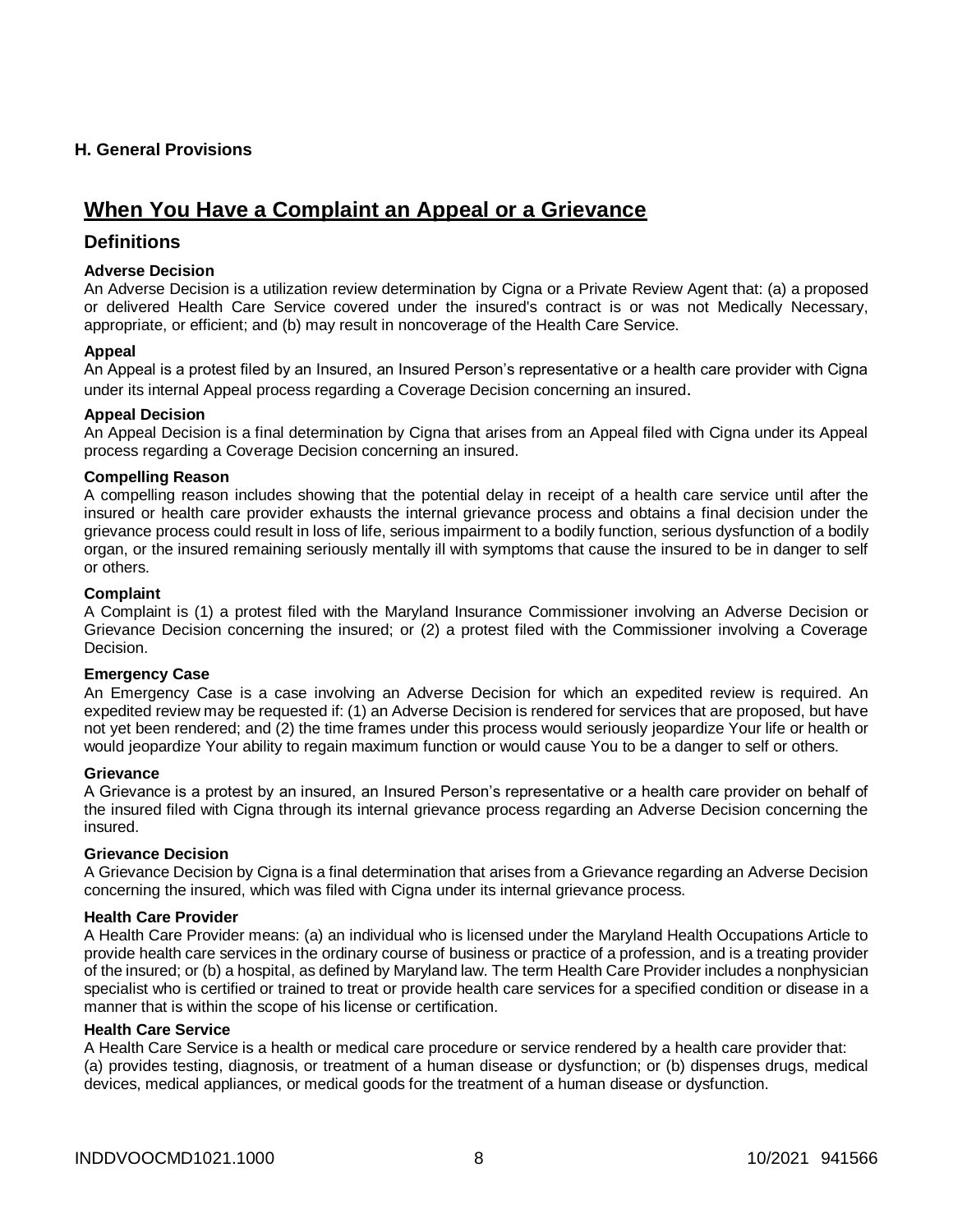#### **Medically Necessary/Medical Necessity**

Medically Necessary/Medical Necessity refer to Health Care Services and supplies which are determined by Cigna to be: (a) medically required to meet the basic health needs of the insured; (b) consistent with the diagnosis of the condition; (c) consistent in type, frequency and duration of treatment with scientifically based guidelines as determined by medical research; (d) required for purposes other than the comfort and convenience of the patient or his Physician; and (e) of demonstrated medical value.

Any services precertified by the Review Organization will be deemed Medically Necessary.

#### **Private review agent**

Private review agent means: (1) a nonhospital-affiliated person or entity performing utilization review that is either affiliated with, under contract with, or acting on behalf of: (i) a Maryland business entity; or (ii) a third party that pays for, provides, or administers health care services to citizens of this State; or (2) any person or entity including a hospital-affiliated person performing utilization review for the purpose of making claims or payment decisions for health care services on behalf of the employer's or labor union's health insurance plan under an employee assistance program for employees other than the employees employed by: (i) the hospital; or (ii) a business wholly owned by the hospital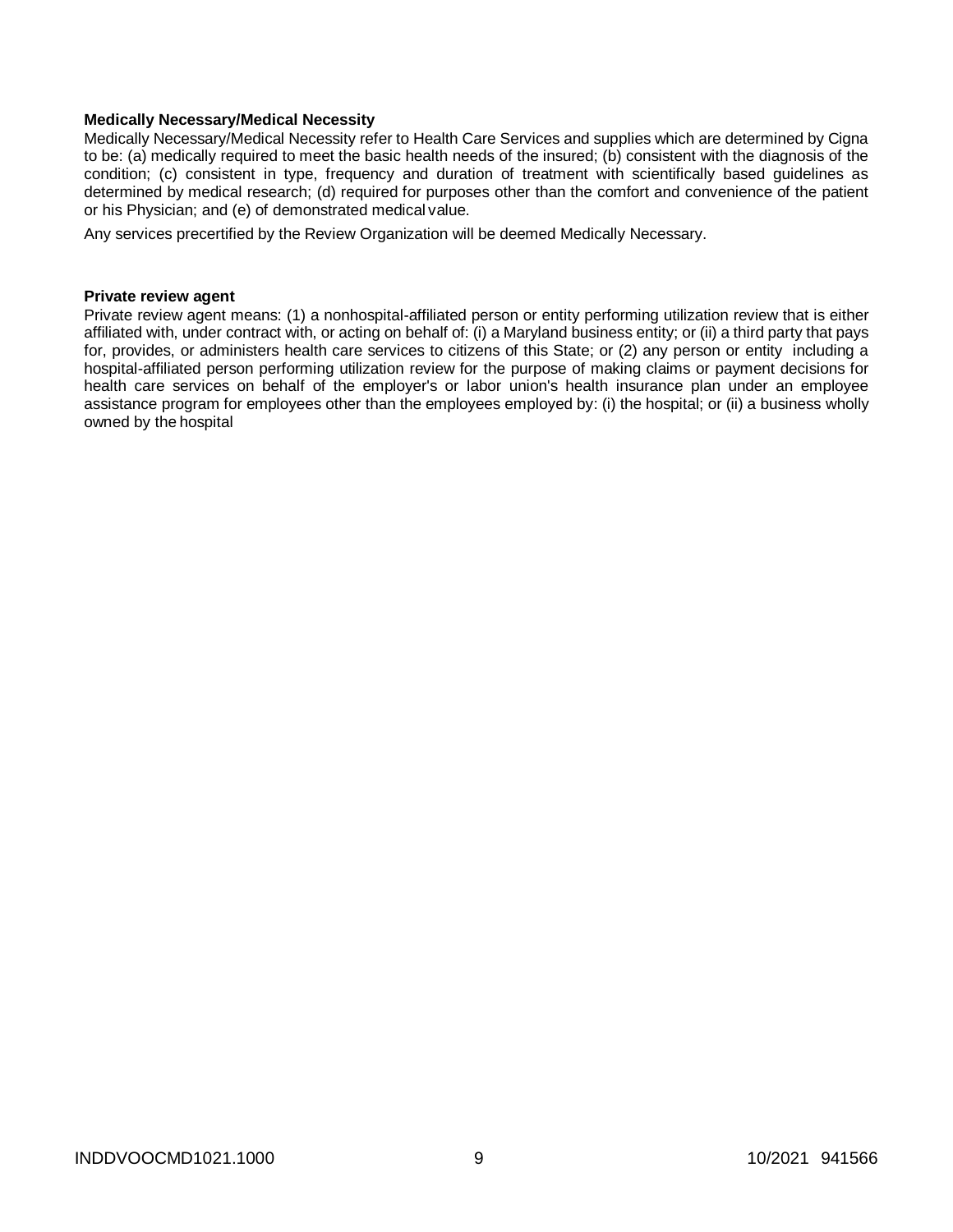# **When You Have a Complaint, an Appeal or a Grievance**

For the purposes of this section, any reference to "You," "Your" or "Yourself" also refers to a representative or Your treating provider designated by You to act on Your behalf; and licensed Dentists depending on the care, treatment or service under review.

We want You to be completely satisfied with the care You receive. That is why we have established a process for addressing Your concerns and solving Your problems.

#### **Start With Member Services**

We are here to listen and help. If You have a concern regarding a person, a service, the quality of care, or contractual benefits, You can call our toll-free number and explain Your concern to one of our Customer Service representatives. You can also express that concern in writing. Please call or write to us at the following:

Customer Services Toll-Free Number or address that appears on mycigna.com,

explanation of benefits or claim form.

#### **Quality of Care Issues**

Quality of care issues include the following: (a) malpractice allegation; (b) negative patient outcomes related to poor care; (c) failure to follow up on diagnostic procedures; (d) failure to provide treatment for presenting complaints consistent with standard of care; (e) failure to appropriately document medical records; (f) confidentiality and privacy issues related to medical records or care; (g) dissatisfaction of providers; (h) qualifications of providers; (i) misdiagnosis; (j) inappropriate referrals; (k) environmental issues related to infection control and hazardous medical waste; (I) failure of a provider to perform adequate medical screening, assessments, or emergency care; (m) failure to provide an adequate internal insured Complaint process concerning quality of care issues; (n) failure to comply with policies and procedures concerning delivery of care;

(o) inadequate credentialing and performance appraisal for Physician or Dentists; and (p) denial of Health Care Service benefits by Cigna.

We will do our best to resolve the matter on Your initial contact. If we need more time to review or investigate Your concern, we will get back to You as soon as possible, but in any case within 30days.

If You are not satisfied with the results of a Coverage Decision, such as a Claim denial or other adverse determination You can start the Administrative Appeals Procedure or Medical Necessity Grievance Procedure.

#### **Internal Appeals and Grievance Procedure**

Cigna has a one-step Appeals and Grievance Procedure for Coverage Decisions and decisions involving Medical Necessity. To initiate an Administrative Appeal or Medical Necessity Grievance, You must submit a written request for an Appeal or Grievance to the address that appears on mycigna.com, explanation of benefits or claim form within 365 days of receipt of a denial notice. For decisions involving Medical Necessity, a denial notice is the same as an Adverse Decision. Notice of an Adverse Decision must be sent by us within five working days after the decision is made. You should state the reason why You feel Your Appeal or Grievance should be approved and include any information supporting Your Appeal or Grievance. If You are unable or choose not to write, You may ask to register Your Appeal or Grievance by calling the toll-free number on mycigna.com, explanation of benefits or claim form. If we determine that we do not have sufficient information to complete our review, You will be notified within 5 working days after the Filing Date of Your Grievance and will be assisted by us in gathering the necessary information.

Filing Date means the earlier of (a) 5 days after the date of mailing or (b) the date of receipt.

#### **Medical Necessity Grievance Procedure**

Your request to reconsider an Adverse Decision will be reviewed and the decision made by someone not involved in the initial decision. Grievances involving Medical Necessity will be considered by a Dentist reviewer who is board certified or eligible in the same specialty as the treatment under review. The Dental Director who has responsibility for oversight of grievance decisions is:

> Clay Hedland, DDS Cigna HealthCare 1640 Dallas Parkway Plano, TX 75093 (972) 863-5021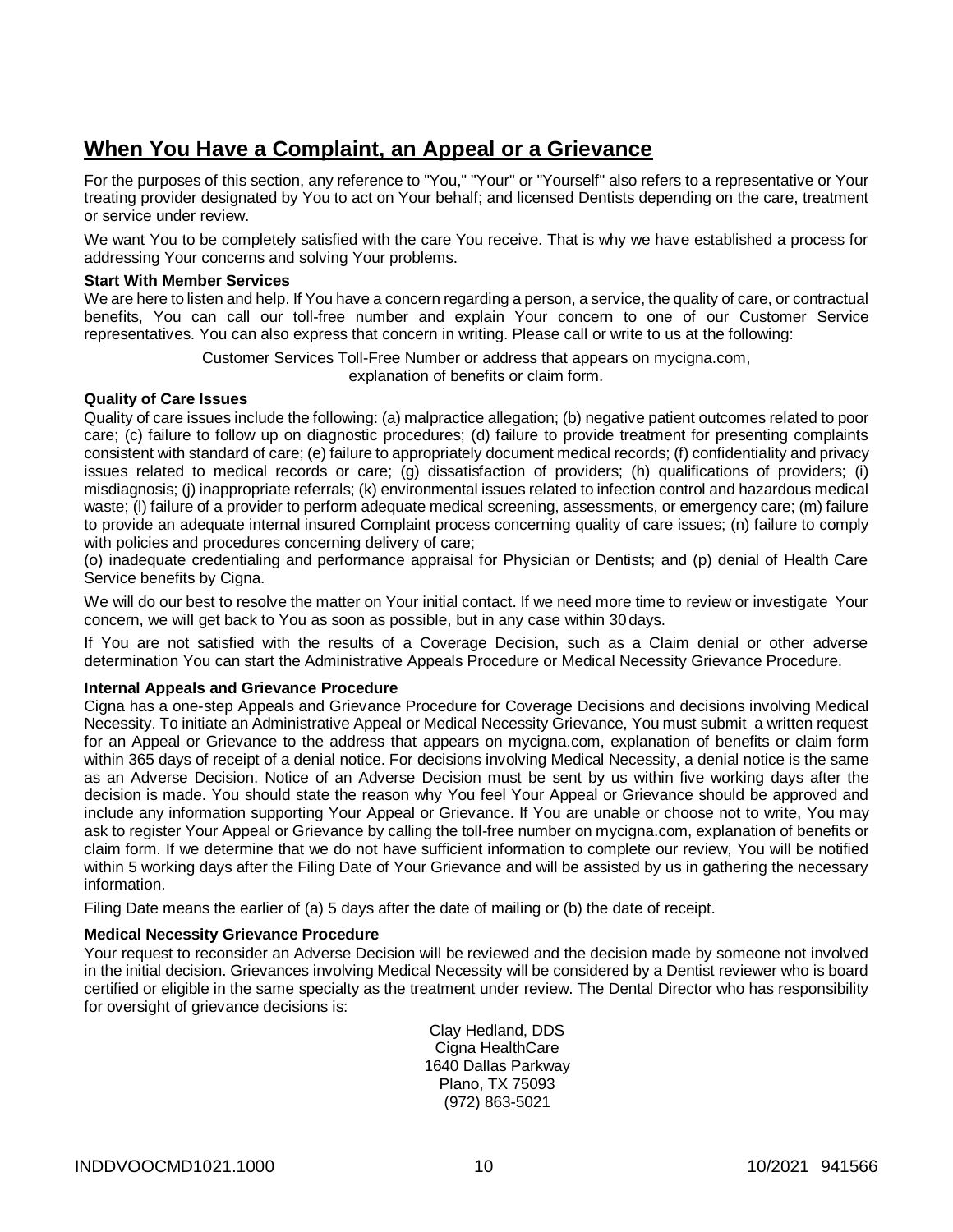We will make a decision and will notify You verbally prior to notification in writing of our decision, both within 30 working days of the Filing Date of Your Grievance request, unless You agree in writing to an extension for a period of no longer than 15 calendar days. In no case will written notice of the Grievance decision be sent later than five working days after the Grievance decision has been made.

Decisions involving a Grievance request in connection with a retrospective denial will be made within 45 working days after the date on which the Grievance is filed. The decision will be communicated to You in writing and the notice will be sent within 5 working days after the decision has been made.

In the case of an expedited review for an Emergency Case, we will respond verbally with a decision within 24 hours of the date the grievance was filed, followed up in writing within 1 calendar day of the verbal response. The written notice will state the specific factual bases for Cigna's decision.

#### **Administrative Appeal Procedure**

Your request to reconsider a Coverage Decision will be reviewed and the decision made by someone not involved in the initial decision. We will make a final Appeal Decision and will notify You in writing of our decision, both within 30 calendar days of Your request. If more time or information is needed to make the determination, we will notify You in writing to request an extension of up to 15 calendar days and to specify any additional information needed to complete the review.

#### **APPEALS TO THE STATE OF MARYLAND MEDICAL NECESSITY GRIEVANCE**

If You are not fully satisfied with the final decision of Cigna's Grievance review regarding Your Medical Necessity issue, You have the right within 4 months after receipt of Cigna's grievance decision, to file a Complaint with the Maryland Insurance Commissioner. The Complaint may be filed without first filing a Grievance if (1) Cigna waives the requirement that the internal process be exhausted; or (2) Cigna failed to comply with ANY of the internal grievance process requirements described on the form (3) You can demonstrate to the Commissioner a compelling reason to do so. You may also file a Complaint with the Commissioner if we fail to make a decision on a Medical Necessity Grievance within the required time frames, The Commissioner may be contacted at the following address, telephone number, and fax number:

> Maryland Insurance Administration Appeals and Grievance Unit 200 St. Paul Place, Suite 2700 Baltimore, MD 21202 Telephone Number: 410-468-2000 or 1-800-492-6116 Fax Number: 410-468-2270

The Health Advocacy Unit is available to assist You in both mediating and filing a Grievance under our internal Grievance process. You may contact the Health Advocacy Unit of Maryland's Consumer Protection at:

> Office of the Attorney General Consumer Protection Division 200 St. Paul Place, 16th Floor Baltimore, MD 21202

The Unit can also be reached by calling 410-528-1840 or 1-877-261-8807 (phone) or 410-576-6571 (fax) or by email [heau@oag.state.md.us](mailto:heau@oag.state.md.us) .

#### **Administrative or Other Appeals**

If You are not satisfied with the final Appeal Decision, You have the right within 4 months to file a complaint with the Maryland Insurance Commissioner. The Administration may be contacted at the following address and telephone number:

> Maryland Insurance Administration 200 St. Paul Place, Suite 2700 Baltimore, MD 21202 Telephone Number: 410-468-2000

> > Fax Number: 410-468-2270

The Complaint may be filed with the Commissioner without first filing an Appeal, and receiving a final decision if: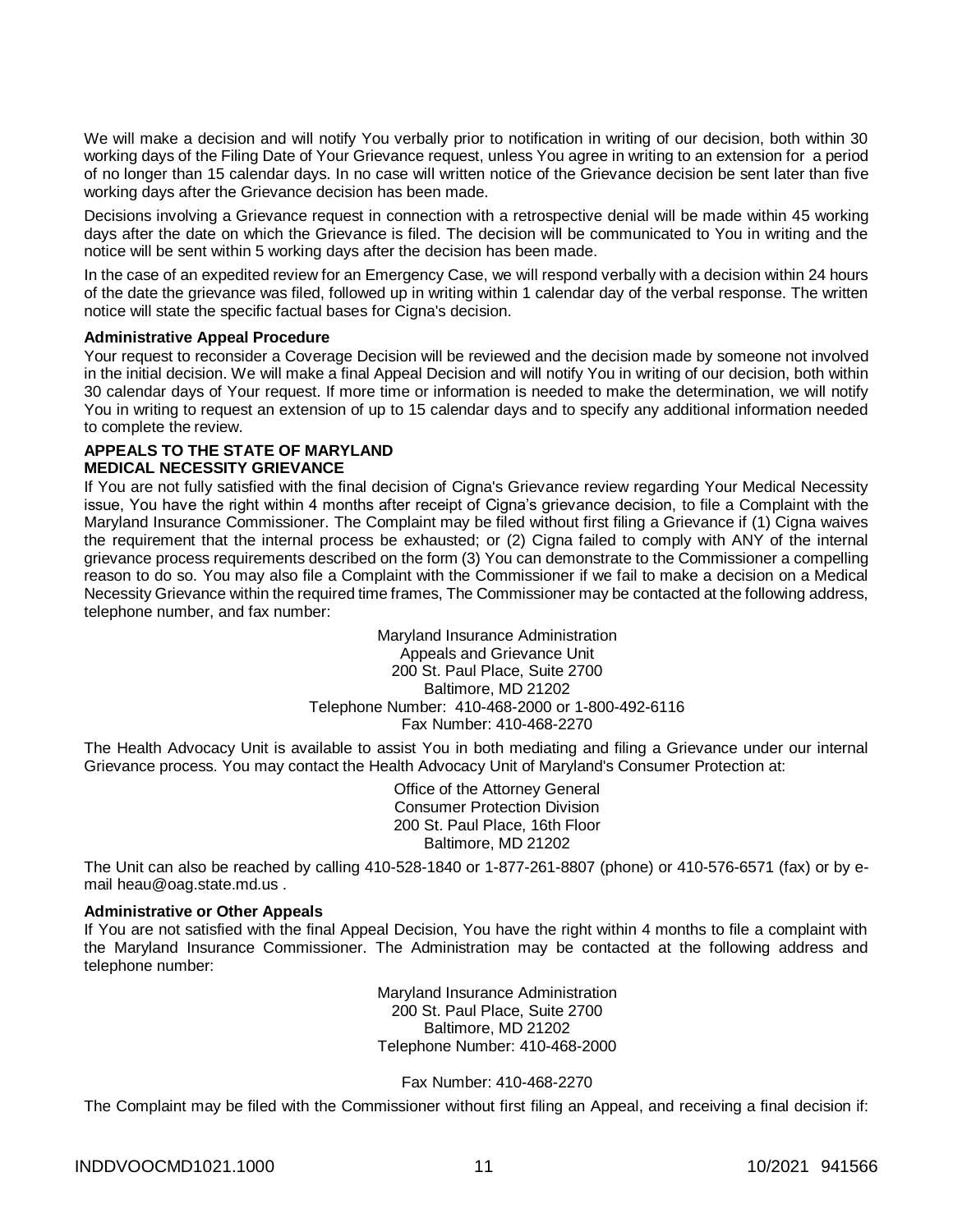the complaint is the subject of an initial Coverage Decision that involves care which has not yet been rendered, and You give sufficient information and supporting documentation in the complaint that demonstrates an Urgent Medical Condition exists.

If a case involves a retrospective denial, an Urgent Medical Condition that would allow You to file a complaint is not deemed to exist unless You have first exhausted Cigna's internal appeal process.

Coverage Decision means (1) an initial determination by us that results in noncoverage of a Health Care Service. (2) a determination by us that an individual is not eligible for coverage under Cigna's health benefit plan; or (3) any determination by us that results in the recission of an individual's coverage under a health benefit plan.

This includes nonpayment of all or any part of a claim. Coverage Decision does not include decisions based on Medical Necessity.

Urgent Medical Condition means a condition that satisfies either of the following:

- a. medical condition, including a physical condition, mental condition, or a dental condition where the absence of medical attention within 72 hours could reasonably be expected, by a prudent layperson who possesses an average knowledge of health and medicine, to result in:
	- (1) serious jeopardy to Your life or health;
	- (2) Your inability to regain maximum function;
	- (3) serious impairment to bodily functions;
	- (4) serious dysfunction of any bodily organ or part; or
	- (5) You remaining seriously mentally ill with symptoms that cause You to be a danger to self or others; or
- b. medical condition, including a physical condition, mental condition, or a dental condition where the absence of medical attention within 72 hours in the opinion of a health care provider with knowledge of Your medical condition, would subject You to severe pain that cannot be adequately managed without care or treatment that is the subject of the Coverage Decision.

The Health Advocacy Unit is available to assist You in both mediating and filing an Appeal under our internal Appeal process. You may contact the Health Advocacy Unit of Maryland's Consumer Protection at:

> Office of the Attorney General Consumer Protection Division 200 St. Paul Place, 16th Floor Baltimore, MD 21202

The Unit can also be reached by calling 410-528-1840 or 1-877-261-8807 (phone) or 410-576-6571 (fax) or by email at [heau@oag.state.md.us](mailto:heau@oag.state.md.us) .

#### **Adverse Decision Notice**

We will provide oral communication of an adverse decision to the Insured, the Insured's representative or the health care provider, acting on behalf of the Insured. Notice of an adverse decision will be provided in writing or electronically within 5 business days after the adverse decision is made.

It will state in detail in clear, understandable language the specific factual basis for the decision, including:

- (1) the specific criteria and standards, including interpretive guidelines on which the decision is based;
- (2) the name, business address, and business telephone number of the Dental Director who has responsibility for oversight of the internal grievance decisions;
- (3) details of Our grievance process and procedures;
- (4) notice of the right of the Insured, Person or the Insured Person's representative or a health care provider on behalf of the Insured to submit a complaint with the Commissioner within 4 months after receipt of a grievance decision;
- (5) notice of the right of the Insured Person, the Insured Person's representative or a health care provider to submit a complaint with the Commissioner without first filing a grievance;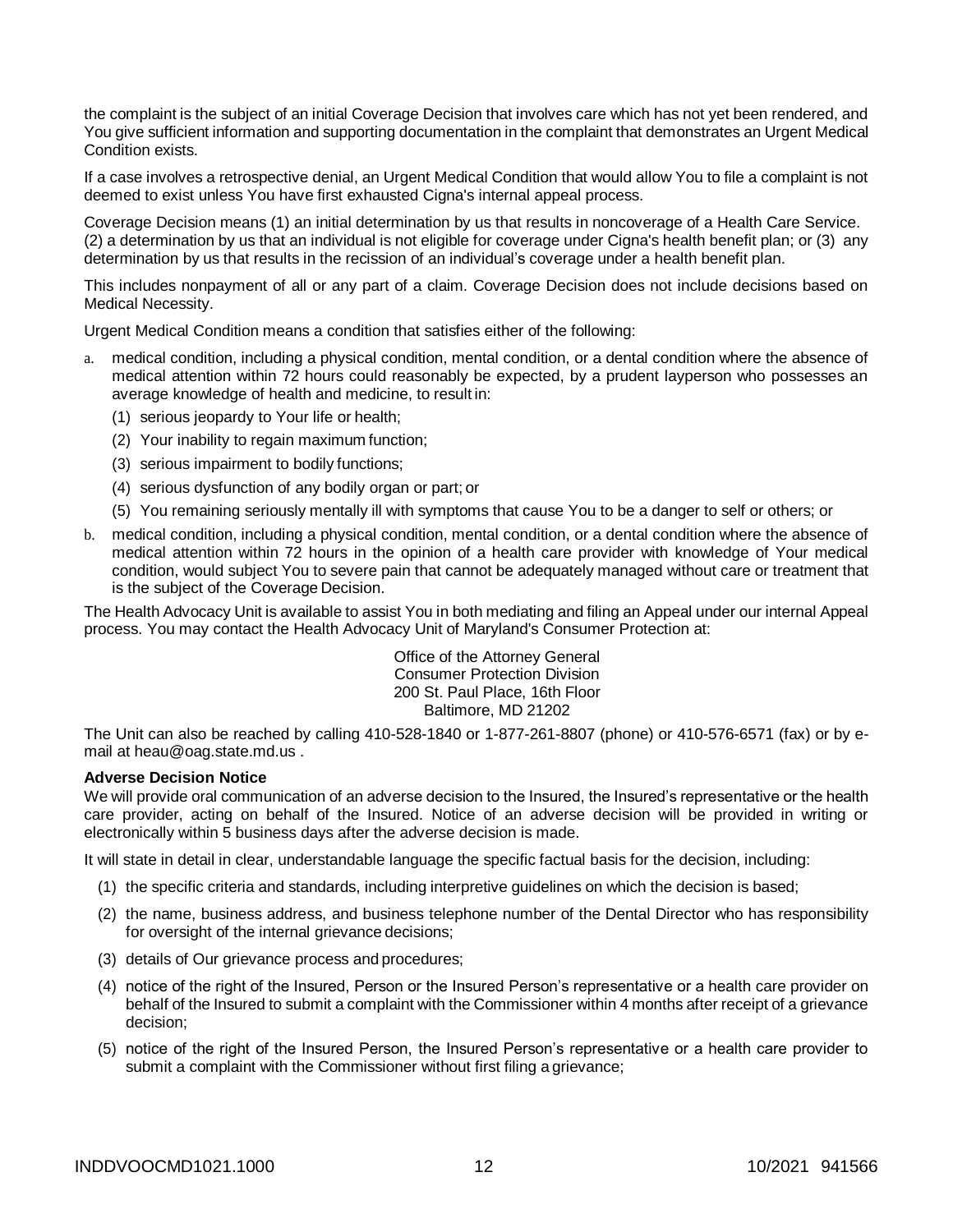- (6) the Commissioner's address, telephone number and fax number;
- (7) a statement that the Health Advocacy Unit is available to assist the Insured Person or the Insured Person's representative in mediating and filing a grievance under Our internal grievance process;
- (8) the address, telephone number, facsimile number and electronic mail address of the Health Advocacy Unit
- (9) a statement that the claimant is entitled to receive, upon request and free of charge, reasonable access to and copies of all documents, records, and other Relevant Information asdefined;
- (10)upon request and free of charge, a copy of any internal rule, guideline, protocol or other similar criterion that was relied upon in making the adverse determination regarding Your appeal, and an explanation of the scientific or clinical judgment for a determination that is based on a medical necessity, experimental treatment or other similar exclusion or limit.

**Grievance Decision Notice.** We will provide oral communication of a grievance decision to the Insured, the Insured's representative, or the health care provider acting on behalf of the Insured. Notice of a grievance decision will be provided in writing or electronically within 5 business days after the grievance decision is made,

It will state in clear, understandable language the specific factual bases for the decision;

- (1) the specific criteria and standards, including interpretive guidelines on which the grievance decision is based;
- (2) the name, business address, and business telephone number of the Dental Director who has responsibility for oversight of the internal grievance process
- (3) notice of the right of the Insured Person or the Insured Person's representative to submit a complaint with the Commissioner within 4 months after receipt of a grievance decision;
- (4) the Commissioner's address, telephone number and fax number;
- (5) a statement that the Health Advocacy Unit is available to assist the Insured Person or the Insured Person's representative filing a complaint with the Commissioner;
- (6) the address, telephone number, facsimile number and electronic mail address of the Health Advocacy Unit
- (7) a statement that the claimant is entitled to receive, upon request and free of charge, reasonable access to and copies of all documents, records, and other Relevant Information asdefined;
- (8) upon request and free of charge, a copy of any internal rule, guideline, protocol or other similar criterion that was relied upon in making the adverse determination regarding Your appeal, and an explanation of the scientific or clinical judgment for a determination that is based on a medical necessity, experimental treatment or other similar exclusion or limit.

When filing a complaint with the Commissioner, the Insured Person or the Insured Person's representative will be required to authorize the release of any medical records of the Insured Person that may be required to be reviewed for the purpose of reaching a decision on the complaint.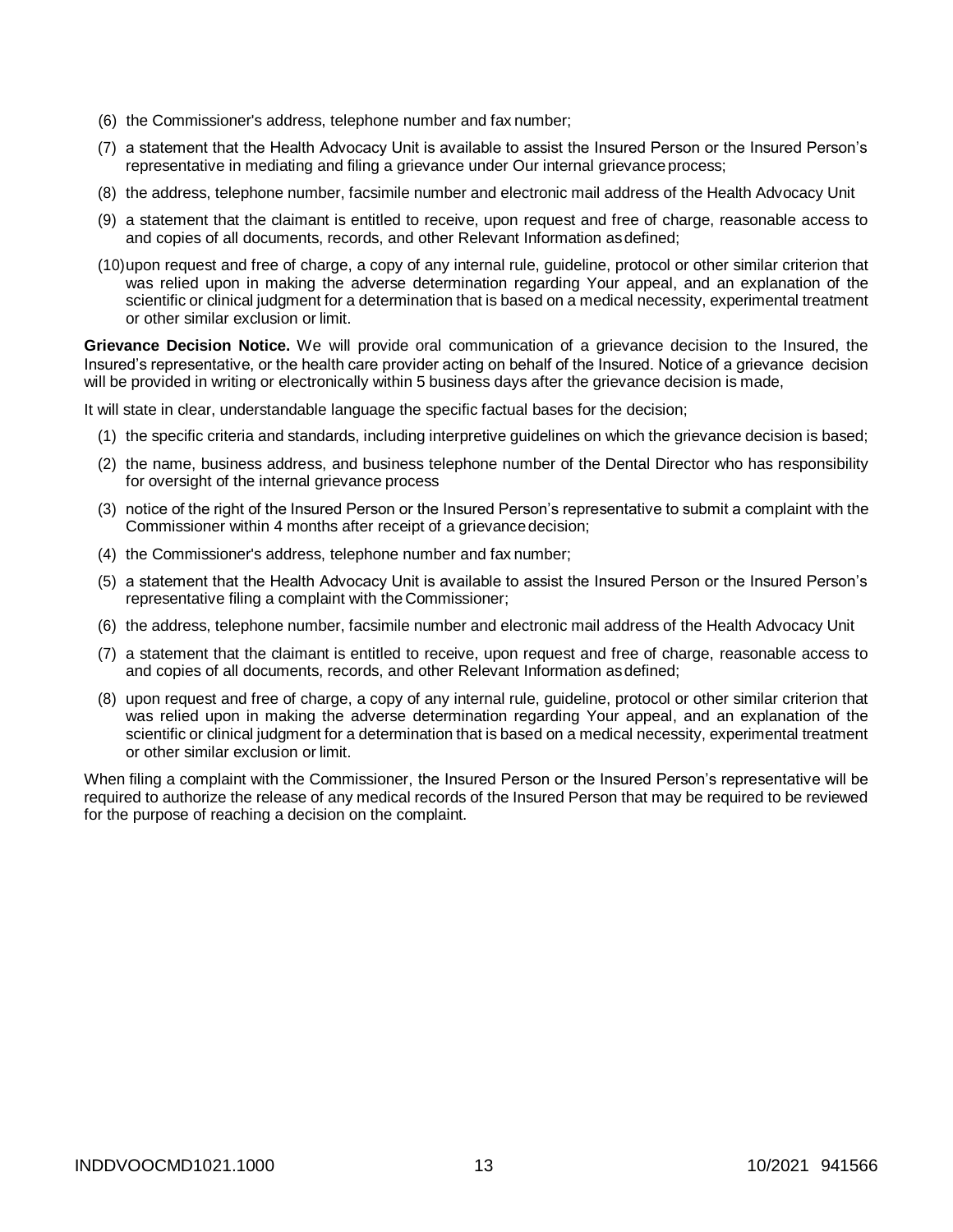# **I. Participating Dental Providers**

Cigna will provide a current list of Dentists currently participating with Cigna and their locations to each Covered Person upon request.

To verify if a Dentist is currently participating with Cigna and is accepting new Cigna Insureds, the Covered Person should visit Our website at mycigna.com.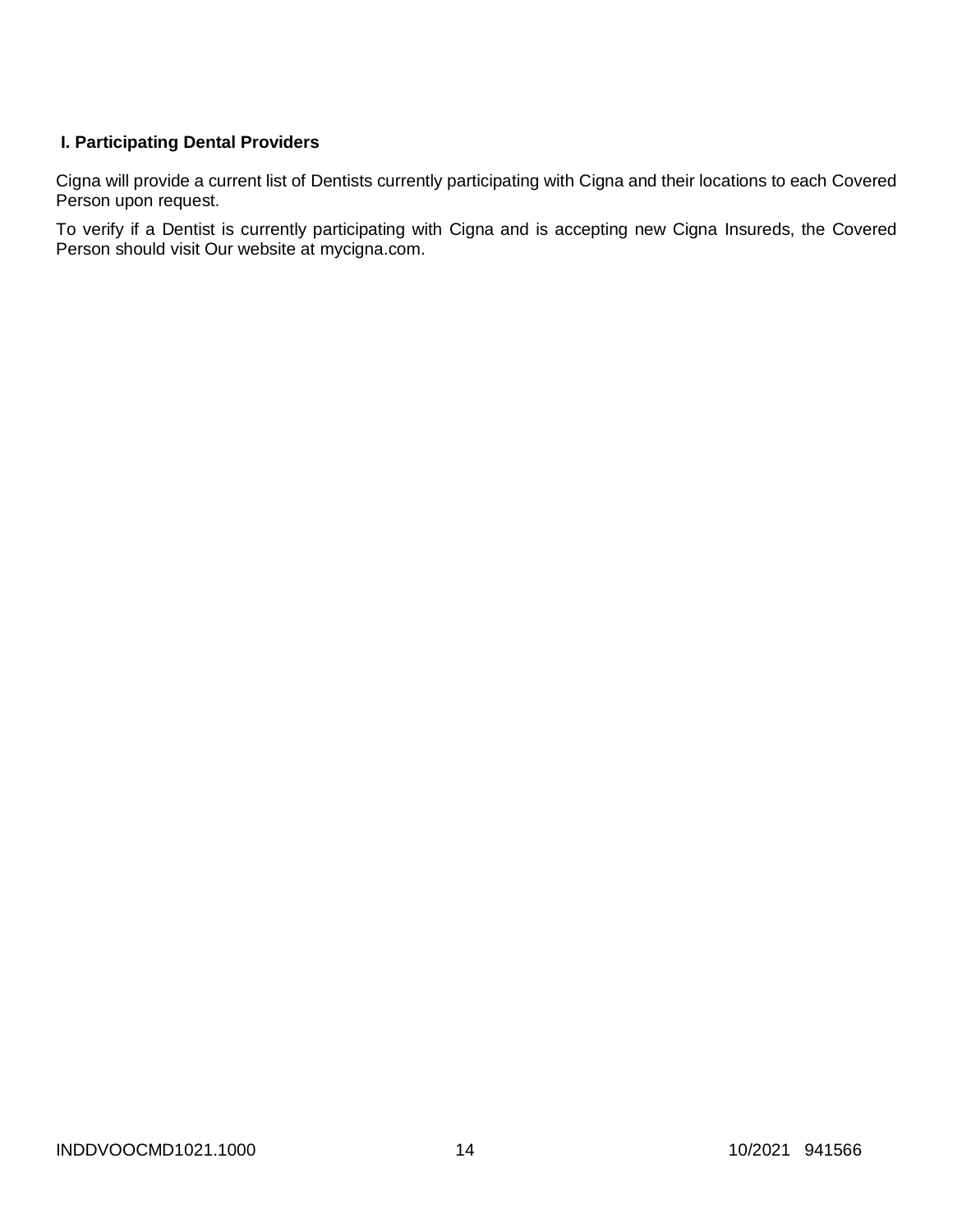# **J. Renewability, Eligibility, and Continuation**

1. The Policy will renew except for the specific events stated in the Policy. Cigna may change the premiums of the Policy with 60 days written notice to the Insured. However, Cigna will not refuse to renew or change the premium schedule for the Policy on an individual basis, but only for all Insureds in the same class and covered under the same Policy as You.

2. The individual plan is designed for residents of Maryland who are not enrolled under or covered by any other group or individual health coverage. You must notify Cigna of all changes that may affect any Covered Person's eligibility under the Policy.

3. You or Your Dependent(s) will become ineligible for coverage:

- When premiums are not paid according to the due dates and grace periods described in the premium section.
- With respect to Your Spouse, Domestic Partner, or partner to a Civil Union: when the Spouse is no longer married to the Insured or when the union is dissolved.
- With respect to You and Your Family Member(s): when You no longer meet the requirements listed in the Conditions of Eligibility section.
- The date the Policy terminates.
- **When the Insured no longer lives in the Service Area.**

4. If a Covered Person's eligibility under this Plan would terminate due to the Insured's death, divorce or if other Dependents would become ineligible due to age or no longer qualify as dependents for coverage under this Plan; except for the Insured's failure to pay premium, the Covered Person's insurance will be continued if the Covered Person exercising the continuation right notifies Cigna and pays the appropriate monthly premium within 60 days following the date this Policy would otherwise terminate.